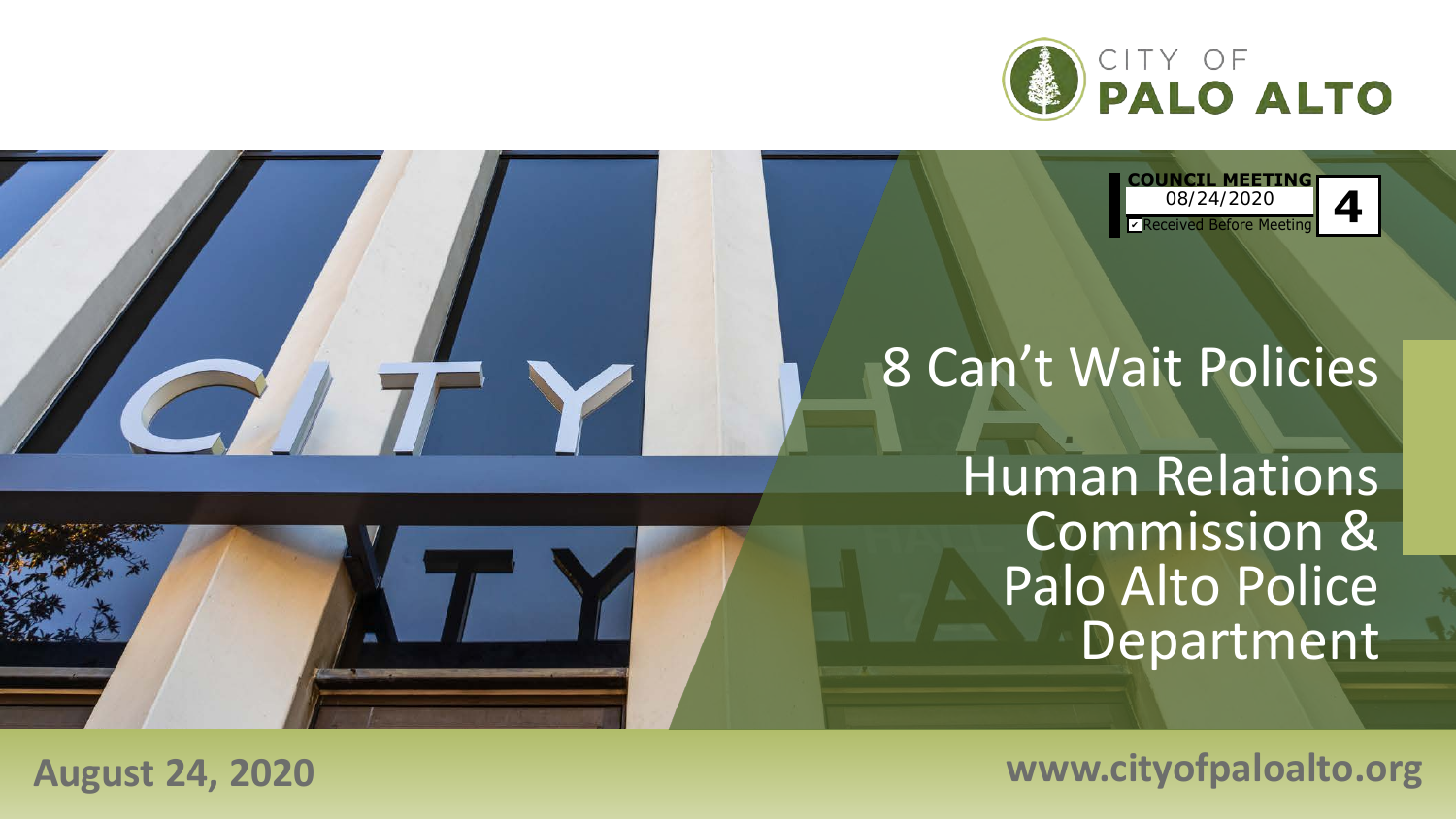## **Timeline of Review Process**

### **Council directed the HRC to lead the "8 Can't Wait" campaign (June 15, 2020)**

• "Direct the Human Relations Commission (HRC) to lead the '8 Can't Wait' campaign and to produce a report on the Black and Brown history and current community in Palo Alto, within 60 days."

### **HRC discussion on 8 Can't Wait including panel of experts (July 9, 2020)**

**Asst. Chief Binder presented current PAPD policies to HRC (July 22, 2020)**

**HRC discussion and recommendations for revising current PAPD policies and additional considerations (July 22, 2020)**

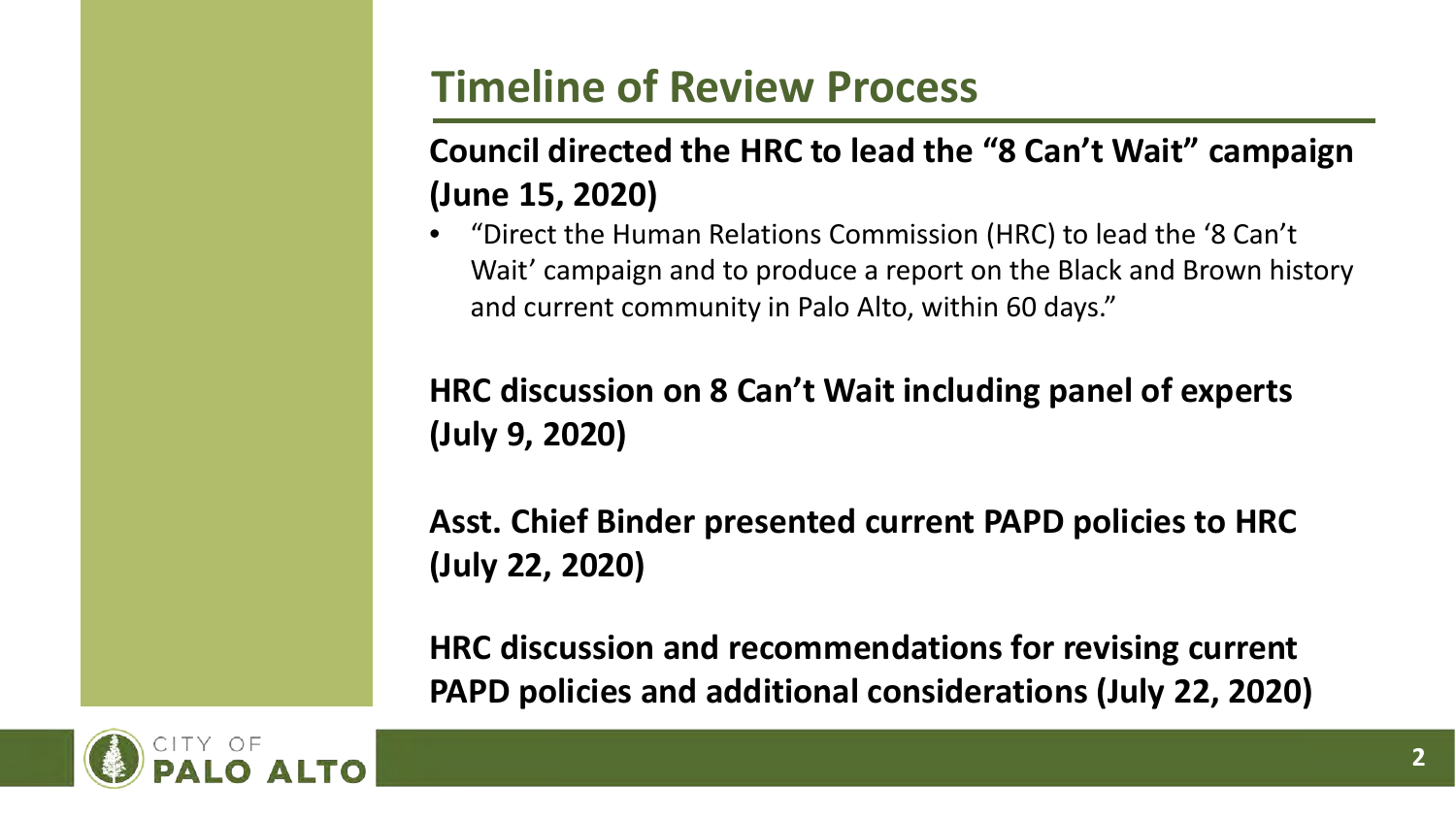### **8 Can't Wait Policies**

- **1. Ban Chokeholds and Strangleholds**
- **2. Require De-escalation**
- **3. Require Warning before Shooting**
- **4. Exhaust all Alternatives before Shooting**
- **5. Duty to Intervene**
- **6. Ban Shooting at Moving Vehicles**
- **7. Require Use of Force Continuum**
- **8. Require Comprehensive Reporting**

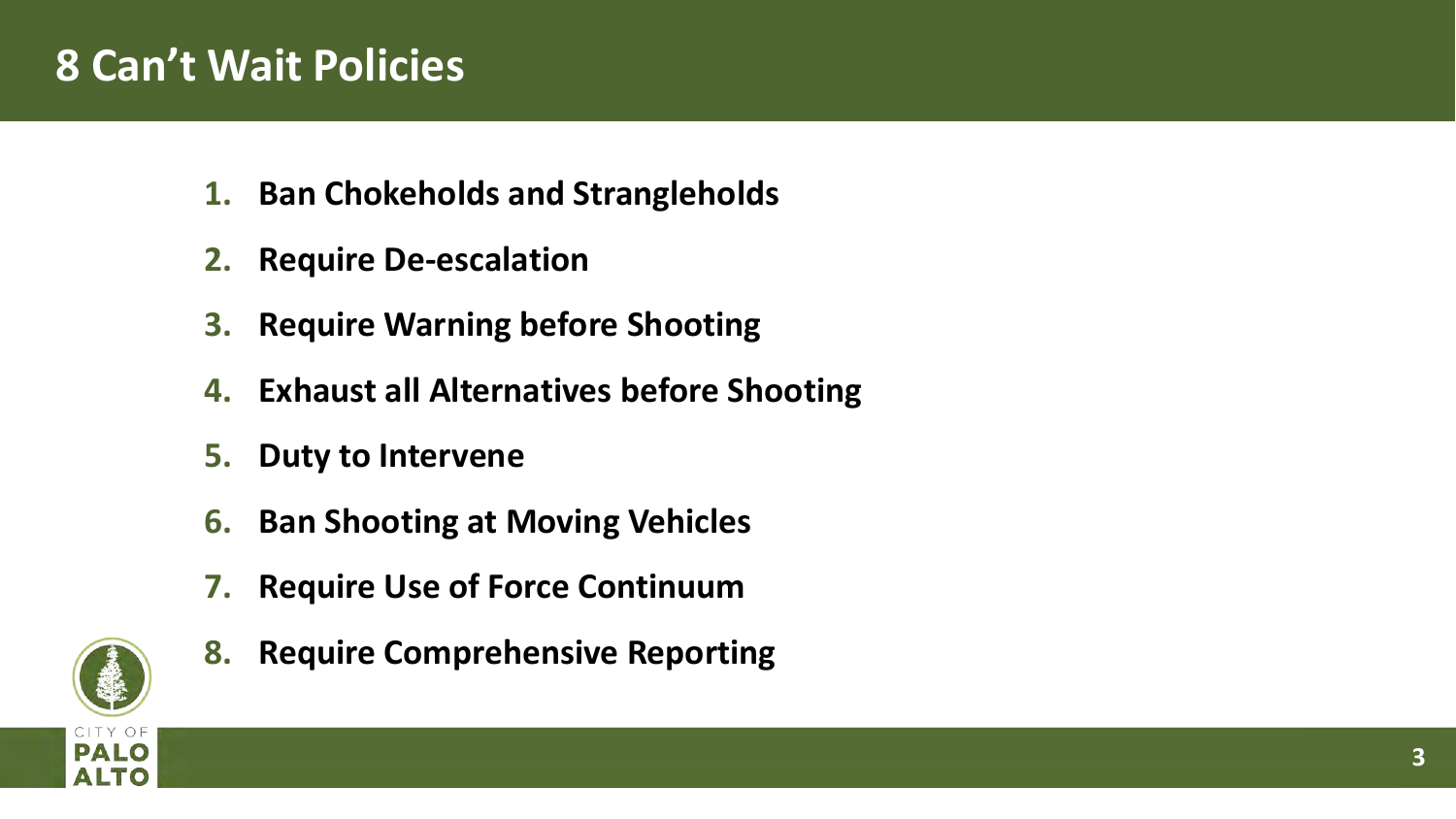#### **1. Ban Chokeholds and Strangleholds**

**HRC Motion:** The HRC recommends that the language "Chokeholds, strangleholds, lateral vascular neck restraints, chest compressions, or any other tactics that restrict blood flow to head or neck" be explicitly prohibited and added to PAPD policy.

#### **2. Require De-escalation**

**HRC Motion:** The HRC recommends the model use of force language with respect to deescalation, "prior to using physical, verbal and/or mental, non-deadly and/or deadly force, all law enforcement officers must use proper de-escalation techniques." The HRC also recommends elaboration with a clear explanation of de-escalation tactics modeled after San Francisco and Mountain View.

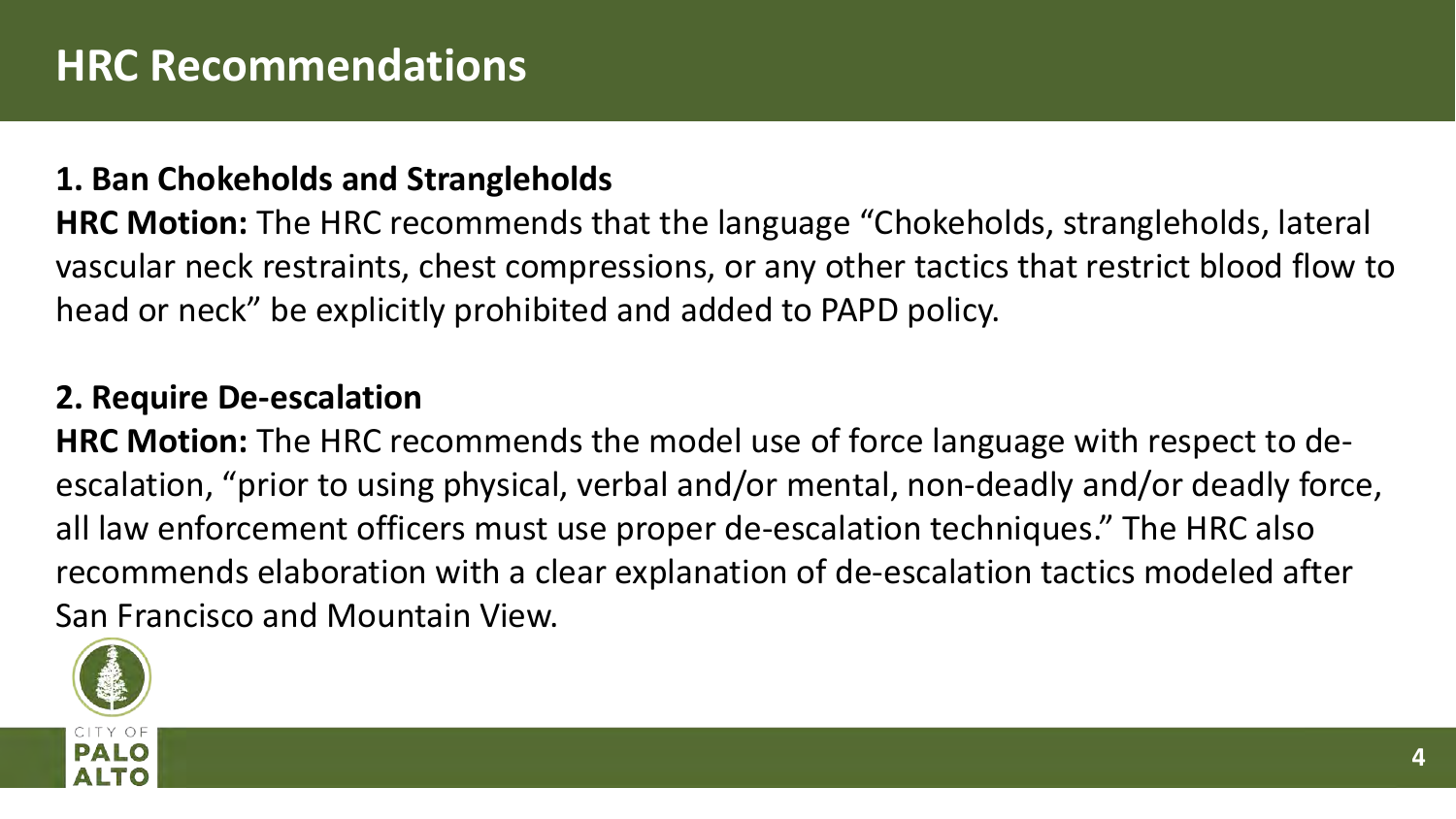### **HRC Recommendations**

#### **3. Require Warning Before Shooting**

**HRC Motion:** PAPD policy is consistent with 8 Can't Wait. No change proposed.

#### **4. Requires Exhaust all Alternatives Before Shooting**

**HRC Motion:** The HRC recommends that the Council adopt the San Francisco PD policy which states that, "It is the policy of the department to use deadly force only as a last resort when reasonable alternatives have been exhausted or not feasible to protect the safety of the public and/or police officers."

#### **5. Duty to Intervene**

**HRC Motion:** PAPD policy is consistent with 8 Can't Wait. No change proposed.

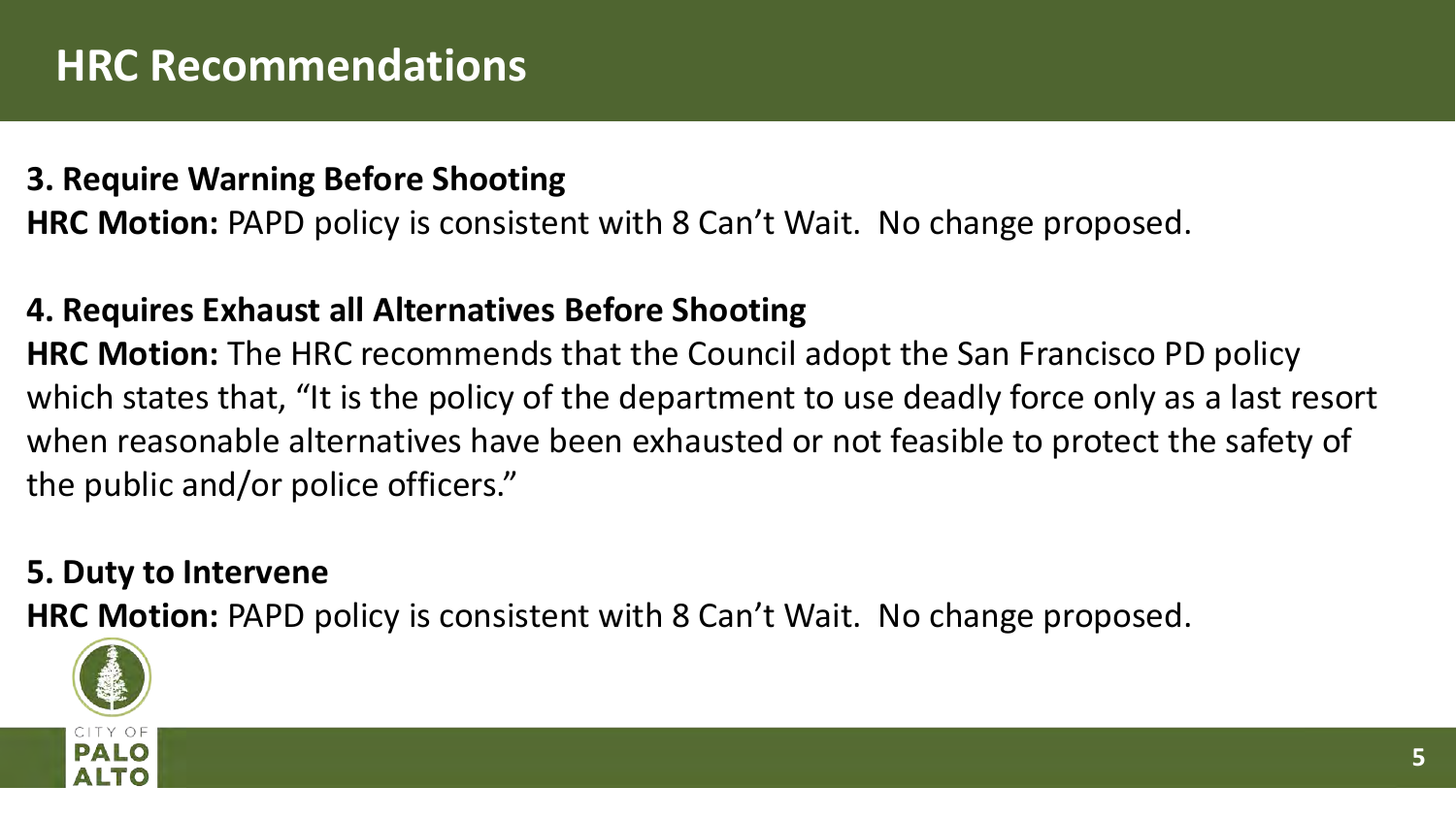### **HRC Recommendations**

#### **6. Ban Shooting at Moving Vehicles**

**HRC Motion:** The HRC recommends that shooting at moving vehicles be banned unless the person poses a deadly threat.

#### **7. Require Use of Force Continuum**

**HRC Motion:** The HRC recommends that this matter be referred to the Council's Police Policy Manual, Data, and Hiring Ad Hoc Committee and request the Ad Hoc work with the HRC and PAPD to explore optimizing use of force options.

#### **8. Require Comprehensive Reporting**

**HRC Motion:** PAPD policy is consistent with 8 Can't Wait. No change proposed.

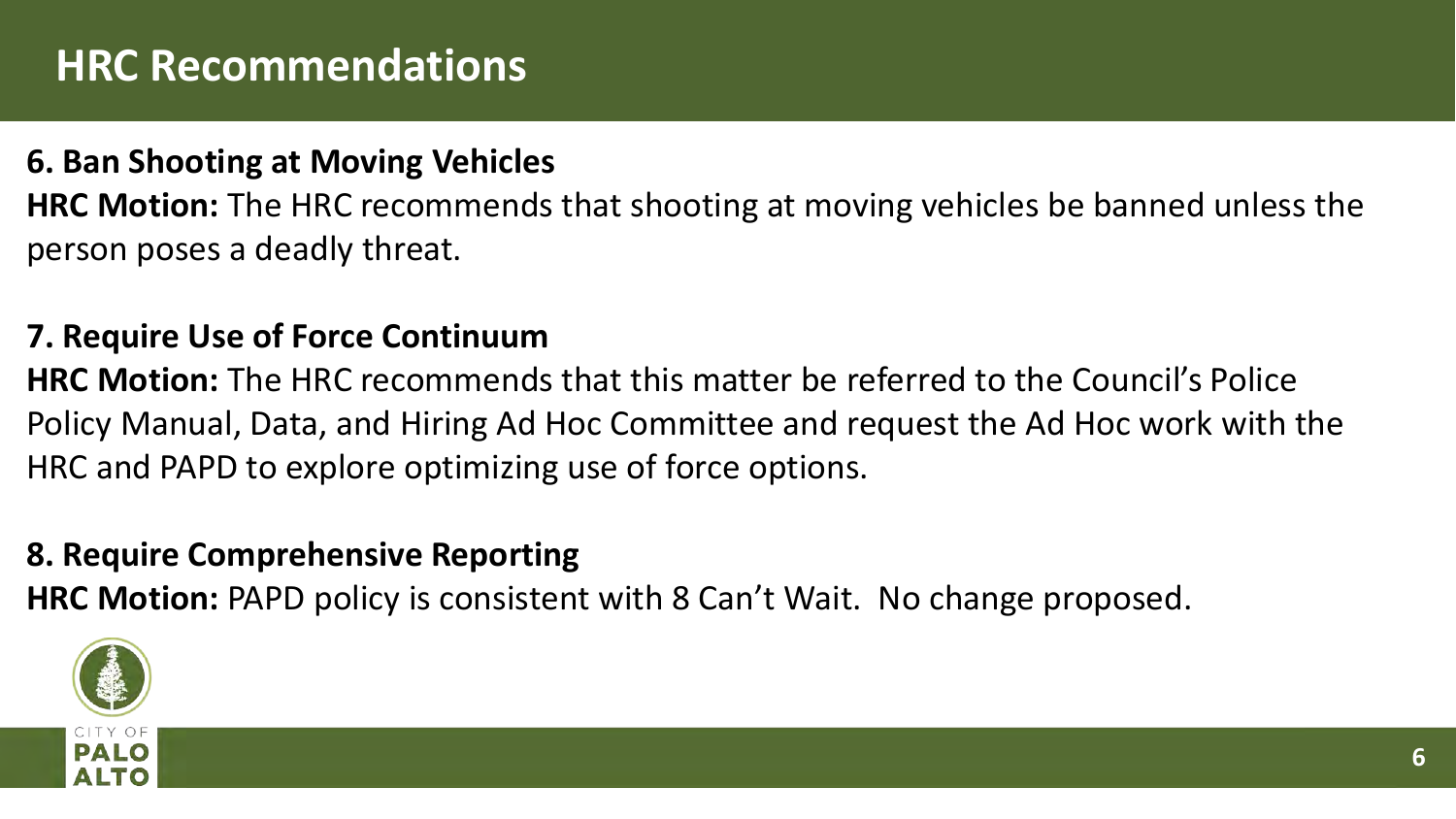### **RECOMMENDED MOTION**

1. Accept the Human Relations Commission report on their review of "8 Can't Wait" policies in relation to current PAPD practices, and

2. Review and accept the department response, and direct the City Manager to revise Use of Force policies to:

- a. explicitly prohibit the use of chokeholds and strangleholds;
- b. add more comprehensive use of force language with respect to deescalation; and
- c. revise deadly force application to require officers to evaluate each situation in consideration of the circumstances in each case and to use other available resources and techniques when reasonably safe and feasible to do so, including that an officer must reasonably believe the use of deadly force is necessary to justify its use.

*Note: Implementation of policy changes are dependent on process and review by the PAPD, Palo Alto Police Officers Association, and City Attorney*